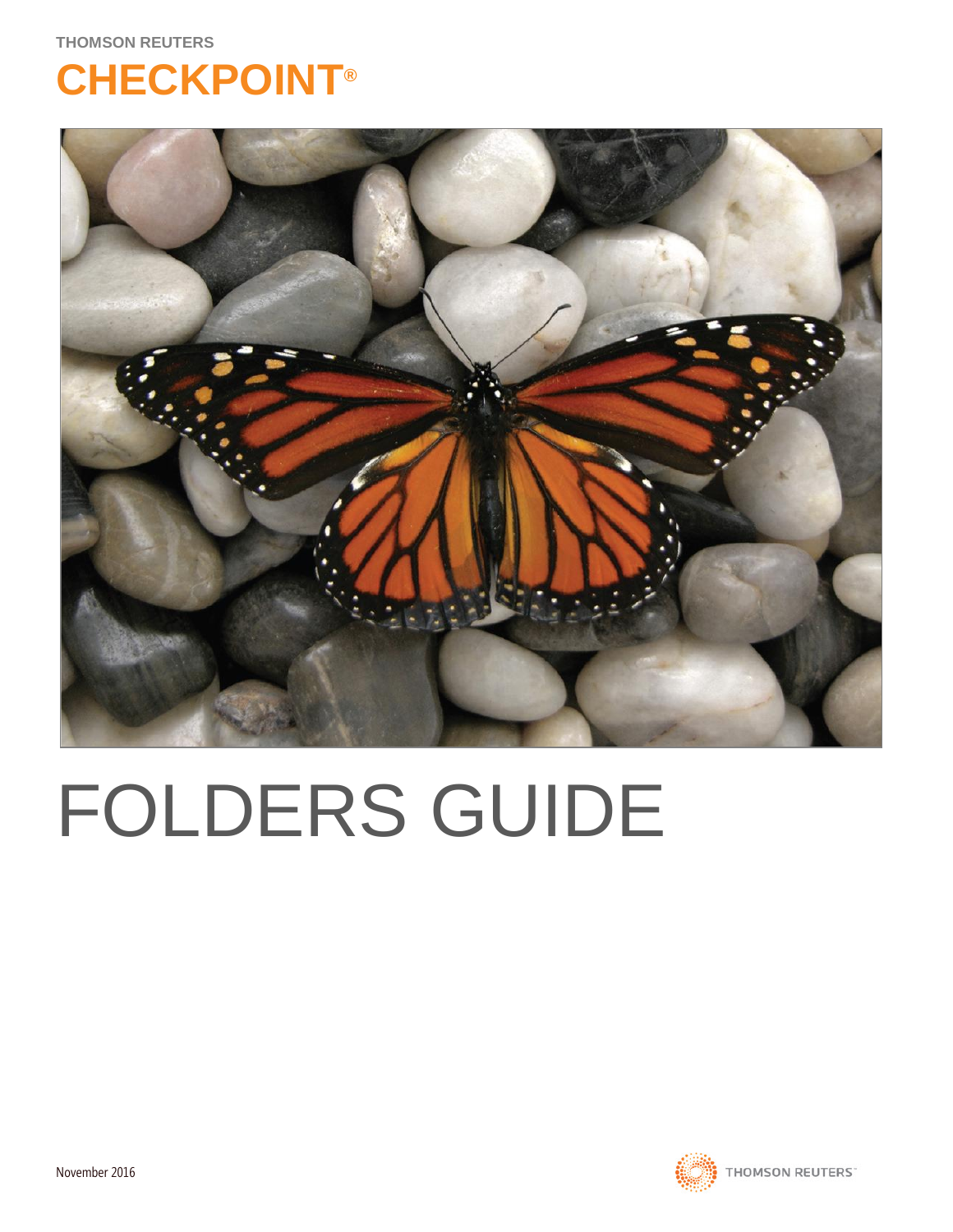## **THOMSON REUTERS CHECKPOINT® FOLDERS**

Checkpoint Folders helps you organise, manage and share your research. This includes the ability to save searches, documents and snippets, and includes the ability to share folders and content with other people within your organisation. Folders is located in the top orange Tool bar.

**Note:** Only documents are shared. Your annotations are unique to you and cannot be viewed by others.

## **FOLDERS**

In Folders you can view and manage all folders and the associated contents:

- 1. **My Quick Links** This folder lists your Quick Links and enables you to view and edit items.
- 2. **My Cleardocs Documents** This folder links to your Cleardocs account where you can access your Cleardocs documents
- 3. **Folders** This folder lists your personal folders and enables you to view and manage your folders and saved documents and/or searches
- 4. **My Shared Folders** This folder list folders that have been shared with you by other people in your organisation
- 5. **Recycle Bin** This folder holds documents and searches you no longer need until you permanently delete them. Note: Documents can only be permanently deleted from the Recycle Bin.

## **1. MY QUICK LINKS**

| <b>Folders</b>                                                       | Folders                             |                     |                  |           |  |  |
|----------------------------------------------------------------------|-------------------------------------|---------------------|------------------|-----------|--|--|
| $\blacksquare$ New Rename $\triangleright$ Share<br>My Quick Links 1 | Ouick Links                         |                     |                  |           |  |  |
| My Cleardocs Documents<br>$\Box$ Folders                             | <b>TITLE</b>                        | <b>CONTENT TYPE</b> | <b>CLIENT ID</b> |           |  |  |
| List of annotated documents<br>Recycle Bin                           | TEMPLATE LIST   2                   | Link                | Unassigned       | <b>特米</b> |  |  |
|                                                                      | LONG SERVICE LEAVE REFERENCE GUIDES | Link                | Unassigned       | <b>京文</b> |  |  |
|                                                                      | OUICK FACTS - TERMINATION           | Link                | Unassigned       | <b>奈米</b> |  |  |
|                                                                      | <b>TRAYROLL ASSISTANCE SERVICE</b>  | Link                | Unassigned       | <b>奈米</b> |  |  |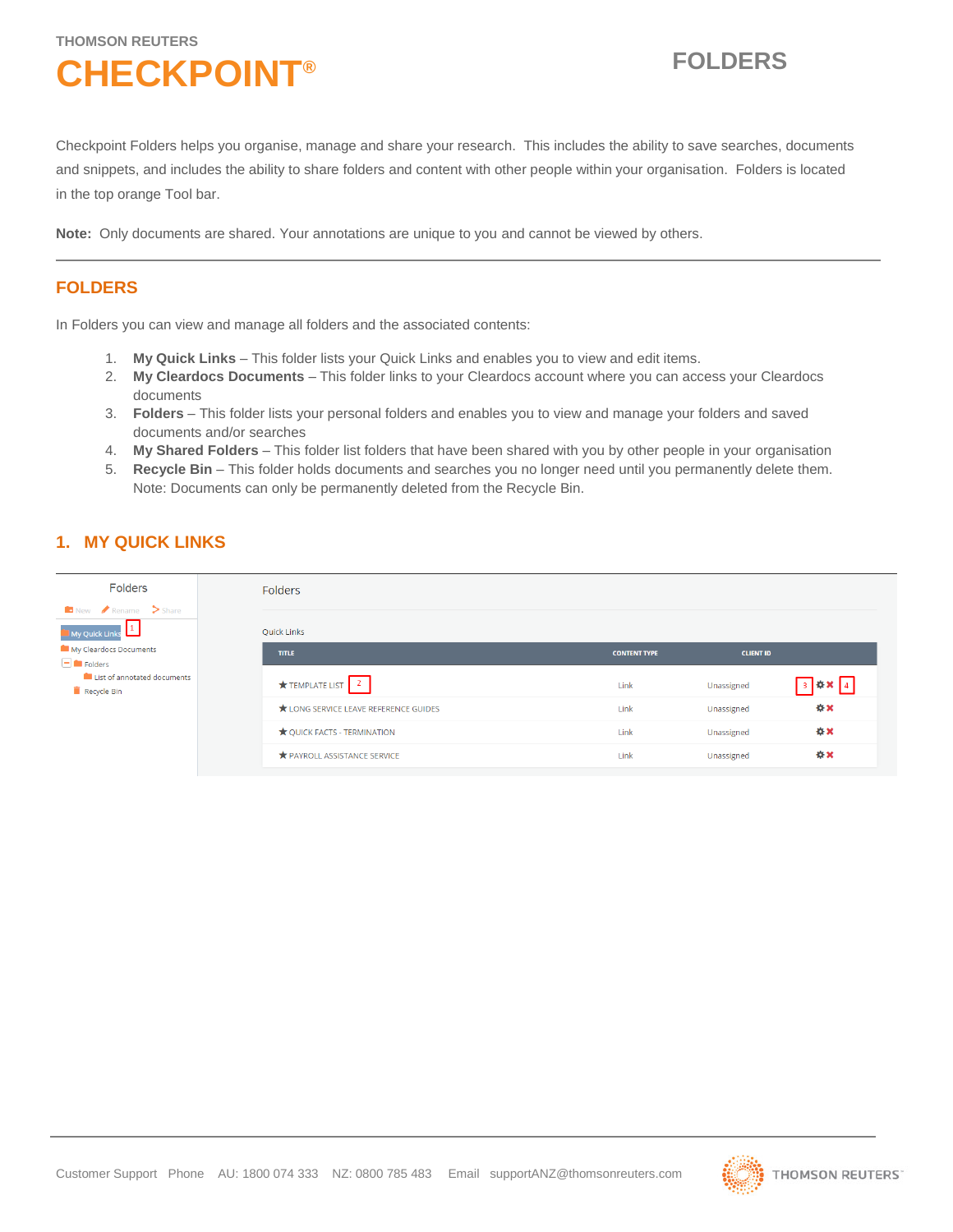## **CHECKPOINT® FOLDERS**

## **1. Open your Quick Link Folder**

To manage your Quick Links, click on My Quick Links folder. Your saved Quick Links will be displayed in the right hand pane. **Note:** Your Quick Links are also automatically displayed and updated in the Quick Links portlet on the Homepage.

## **2. View your Quick Link**

To view the content of your Quick Link click on the title hyperlink

## **3. Edit a Quick Link**

To edit your Quick Link click on the pencil icon

## **4. Delete a Quick Link**

To delete your Quick Link click on the X icon

## **2. MY CLEARDOCS DOCUMENTS**

This folder links to your Cleardocs account where you can access your Cleardocs documents. Cleardocs provides an automated document creation process for your Australian company, SMSF, trust and estate planning needs. The document creation process is simple to follow and the Cleardocs legal documents are written in plain language.

| Collapse/Expand All                |                                  |                    |               |                |  |  |
|------------------------------------|----------------------------------|--------------------|---------------|----------------|--|--|
| ID                                 | <b>Matter (Client)</b>           | <b>Created</b>     | <b>Status</b> | <b>Options</b> |  |  |
| Unit Trust - non-fixed O<br>$\Box$ |                                  |                    |               |                |  |  |
|                                    | 378076   123456 (Marion Randall) | 19/01/2015 Pending |               | More O         |  |  |
| Change of Trustee Unit Trust       |                                  |                    |               |                |  |  |
| 392467                             | 12345 (xyz)                      | 14/04/2015 Pending |               | More O         |  |  |

## **3. FOLDERS**

**Folders** are your personal folders where documents and searches are stored. It also provides a number of options for managing these items including the ability to create and rename folders, move items to other folders and to the recycle bin. When you save research in your folders, it is stored for the life of your subscription.

**Tip:** Organising your folders and contents with meaningful names is important as this will allow you to quickly and efficiently locate and access your research.



## **Create a New Folder**

You can create and name folders and sub folders in which you wish to store your documents and searches.

- 1. Go to Folders
- 2. From the left hand pane select the folder under which you want the new folder to be located
- 3. Click on the New Folder icon
- 4. Type a folder name and click the **Create Folder** button
- 5. Then Click OK to confirm

The new folder will be created and appear immediately on the left hand pane and main screen

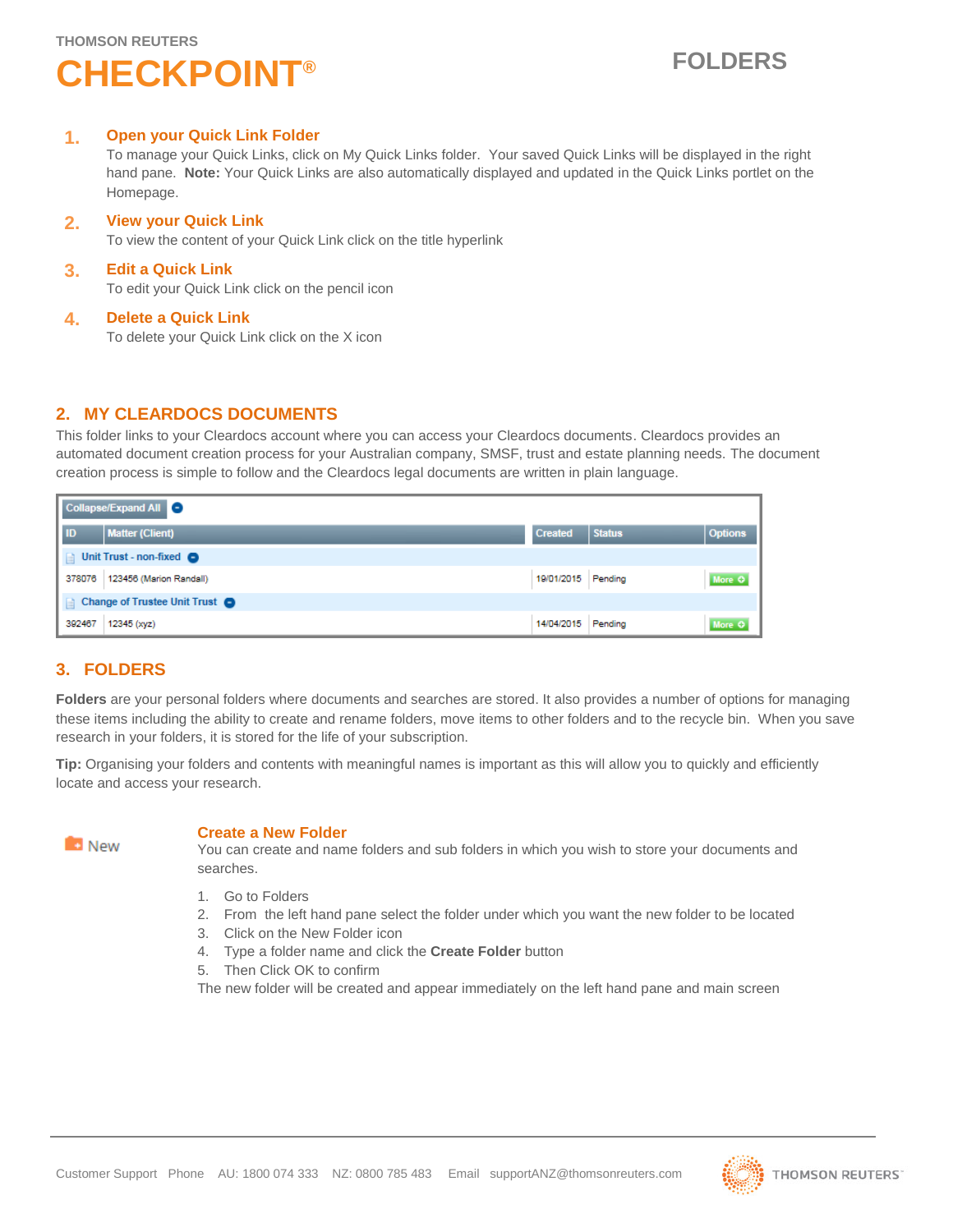## **THOMSON REUTERS CHECKPOINT® FOLDERS**

## **Saving a Search to Folders**

- 1. Conduct a search
- 2. From the Search Results page click the save icon located above the search results.
- 3. The Folders pop up will appear
- 4. Choose a **My Searches** folder location, create subfolder or new folder
- 5. Edit the search name if required
- 6. Click Save button then click OK

**Note:** If you have Contributor rights of a shared folder, you can also save searches to that folder.

## **Saving a document to Folders from a Search Results list**

- 1. Conduct a search
- 2. From the Search Results list click Select All to clear selection and then place a tick next to the required document/s
- 3. Click Save selected documents to Folders icon in the main Tool bar
- 4. Choose a folder location, or create a new folder
- 5. Edit the document title if required
- 6. Click Save button then click OK

**Note:** If you have Contributor rights of a shared folder, you can also save searches to that folder.

н

н

## **Saving a document to Folders from Document Level**

- 1. Navigate to a document via the Table of Contents or by selecting a document from the search results list.
- 2. Click Save this document to Folders icon in the main Tool bar
- 3. Choose a folder location, or create a new folder
- 4. Edit the document title if required
- 5. Click Save button then OK

**Note:** If you have Contributor rights of a shared folder, you can also save documents to that folder.

### Rename **Rename a Folder**

You can edit and rename folders you have created from the Folders page.

- 1. Go to Folders
- 2. In the left hand pane select the folder you wish to edit
- 3. Click on the **Rename** icon
- 4. Type in a new name and click the **Rename** button
- 5. Then Click OK to confirm

**Note:** The renamed new folder will appear immediately in the left hand pane and main screen.

## **Document Delivery**

You can Print, Download, or E-mail documents saved to Folders

- 1. Go to Folders and select a folder
- 2. Tick the checkbox beside the item(s) name. You can choose one or multiple items to output at one time
- 3. Select Print, Download or E-mail icons
- 4. Select the Output options then click **OK**

**Note:** Only documents can be included in delivery options, saved searches is not an option. If you select a folder all items including sub folders will be included in the request. A maximum of 50 documents can be included at one time.

## **4. SHARED FOLDERS**

You have the ability to share folders and the associated sub folders with other people within your organisation and to view folders that have been shared with you. **Note:** The names listed in the Contacts will only be users within your organisation who have been issued with a Checkpoint Username & Password or who have personalised their IP Access.

To add or remove names, please contact Customer Support on supportANZ@thomsonreuters.com

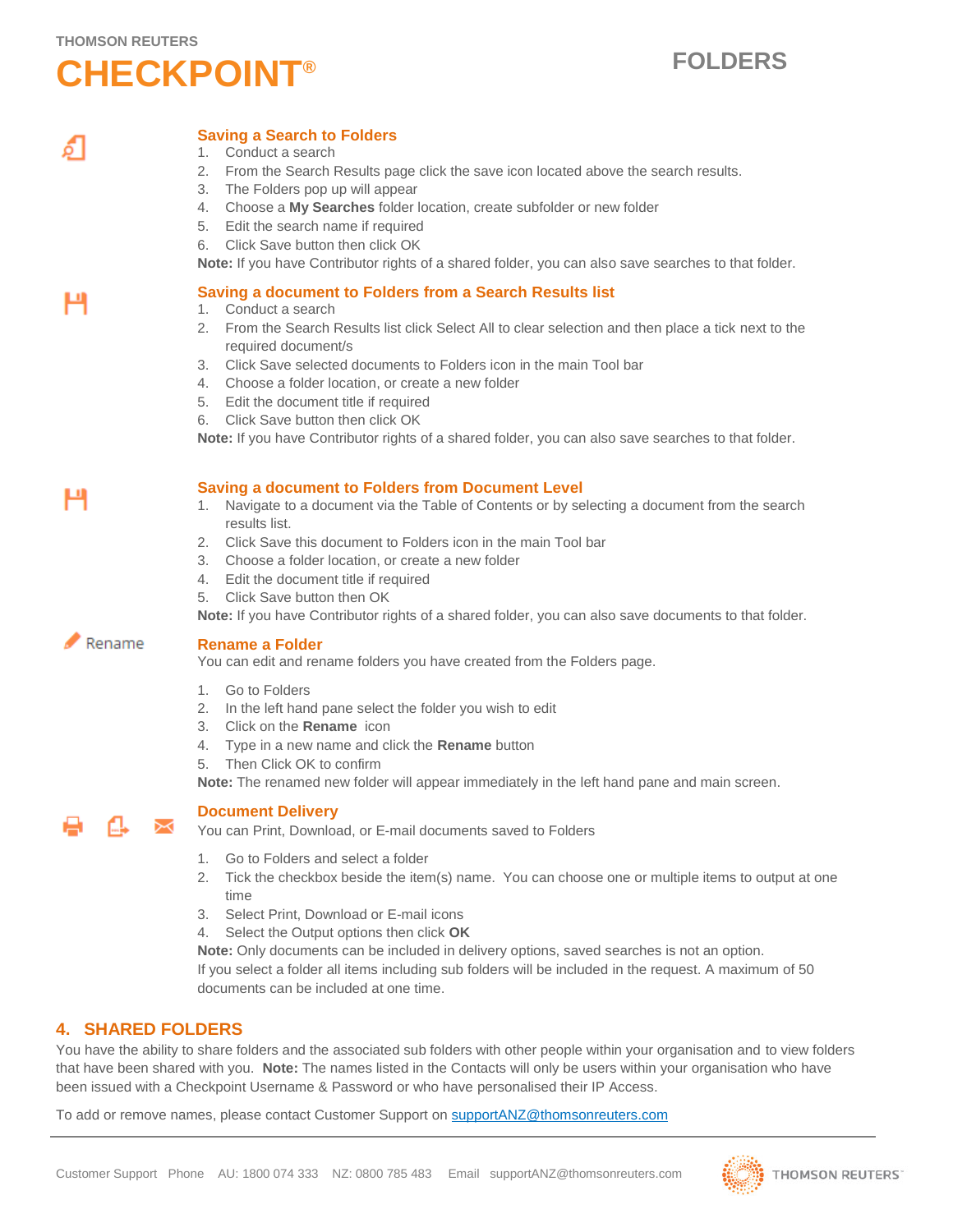## **CHECKPOINT® FOLDERS**

Contributor **Reviewer** 

## **Share Permissions**

There are 2 permission levels that can be assigned when sharing folders: Reviewer and Contributor.

- 1. Reviewer A reviewer can only view and read documents
- 2. Contributor A contributor can review, save documents and save searches to the shared folder

## <sup>23</sup> Contacts

Contacts allows you to create groups of contacts within your organisation for the purpose of folder sharing.

## **Share your Folders**

**Contacts**

- 1. To add a new contact to share your folders, go to **Folders** and select the folder in the left hand pane
- 2. Click on the Share icon
- 3. The My Contacts window will open
- 4. The default is for contacts to have access to folders and any sub folders. If the selected folder has sub folders and you don't wish to grant access, untick the 'Apply to subfolders' checkbox.
- 5. To add a new contact(s) click on the **Add Members** button
- 6. In the Contacts list select the contact to add. You can search for a contact by entering their name in the 'Search by name…' field
- 7. Alternatively, in the Groups list select the group to add. You can search for a group by entering the name in the 'Search by group…' field
- 8. Selected contacts and/or groups will be added to the Group Members list
- 9. Click **Save & Close** button to exit
- 10. On the Folder Sharing screen, select the permission level for the newly added contact and/or group
- 11. Click the **Close** button
- 12. The Folder icon will now be updated to indicate this folder has been shared

## **5. RECYCLE BIN**

This Folder holds documents and searches you no longer need until you permanently delete them. **Note:** Documents can only be permanently deleted from the Recycle Bin.